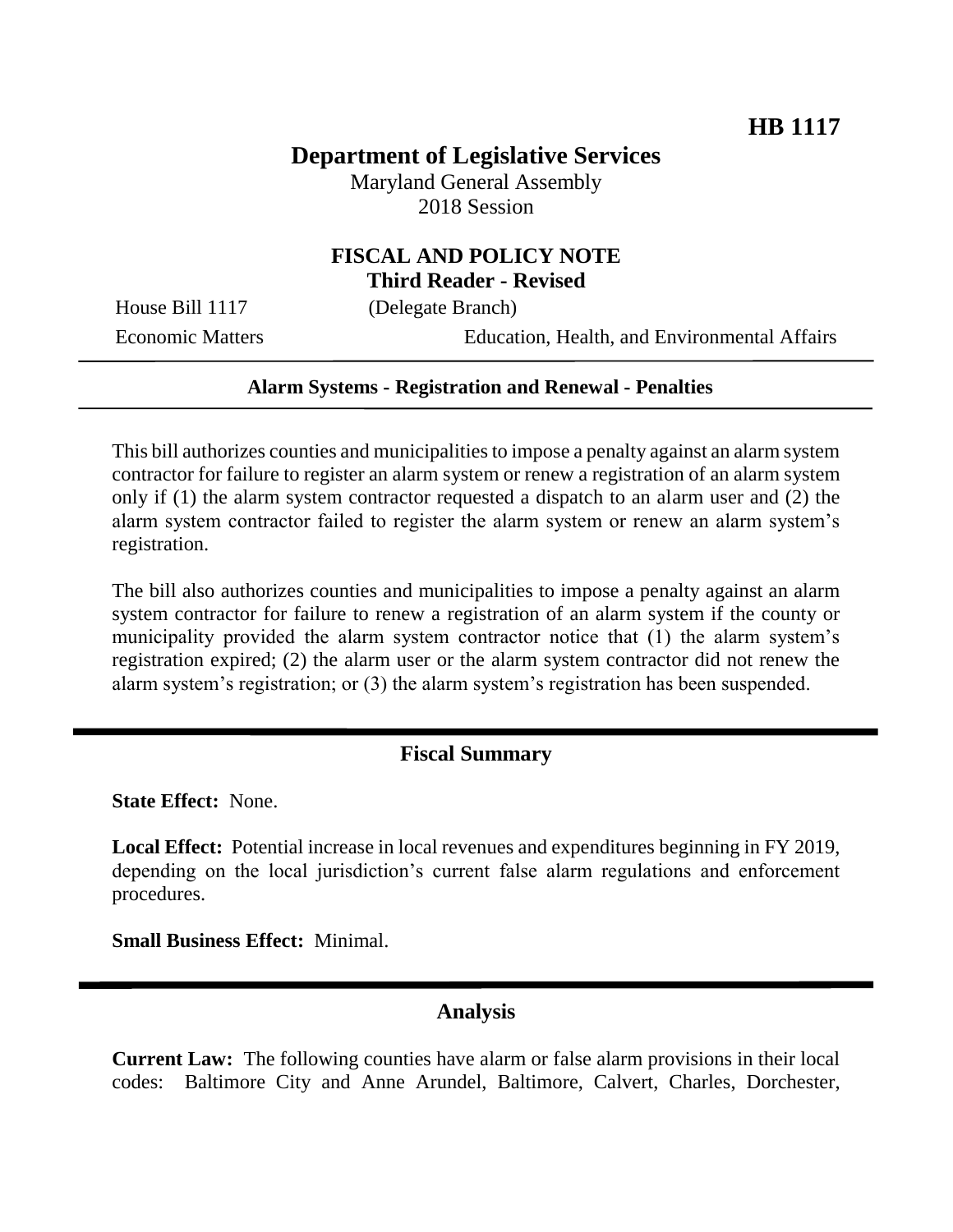Frederick, Harford, Howard, Montgomery, Prince George's, Talbot, Washington, Wicomico, and Worcester counties.

The following counties do not have alarm or false alarm provisions in their local codes: Allegany, Caroline, Carroll, Cecil, Garrett, Kent, Queen Anne's, St. Mary's, and Somerset counties.

State statute only addresses the regulation of alarm systems in Calvert, Frederick, and Washington counties under Section 12-806 of the Local Government Article. Statute authorizes these counties to adopt regulations for the regulation of alarm systems and to impose fines for violations. An alarm system contractor is defined as a person who installs, maintains, monitors, alters, or services an alarm system. An alarm user is a person in control of an alarm system in, on, or around any building, structure, facility, or site. An alarm user includes the owner or lessee of an alarm system.

### **Background:**

### *Baltimore County*

In Baltimore County, an alarm system monitor is required to register each commercial or residential alarm system before the alarm system causes contact with police personnel or results in a police response to the alarm system user's property (Baltimore County Code 12-11-205 and 206). A violation is a civil citation.

### *Montgomery County*

The False Alarm Reduction Section (FARS) of the Montgomery County Police Department was created to administer the county's alarm law. The main function of FARS is to reduce the number of false alarms to which police respond each year. FARS licenses alarm companies and registers alarm users. It also sends notifications of false alarms and assesses penalties for excessive false alarms to alarm users. In addition, FARS certifies that required inspections and upgrades to alarm systems occur and addresses informal appeals regarding the false designation of alarm activations.

A false alarm is any alarm signal that requires a response by police personnel and for which there is no evidence of criminal activity to justify a police response. If a police officer responds to an alarm signal and, after investigation finds no evidence that criminal activity either had occurred or was occurring, the officer will designate the alarm signal as a false alarm. A false alarm may be caused by factors such as human error or equipment malfunction.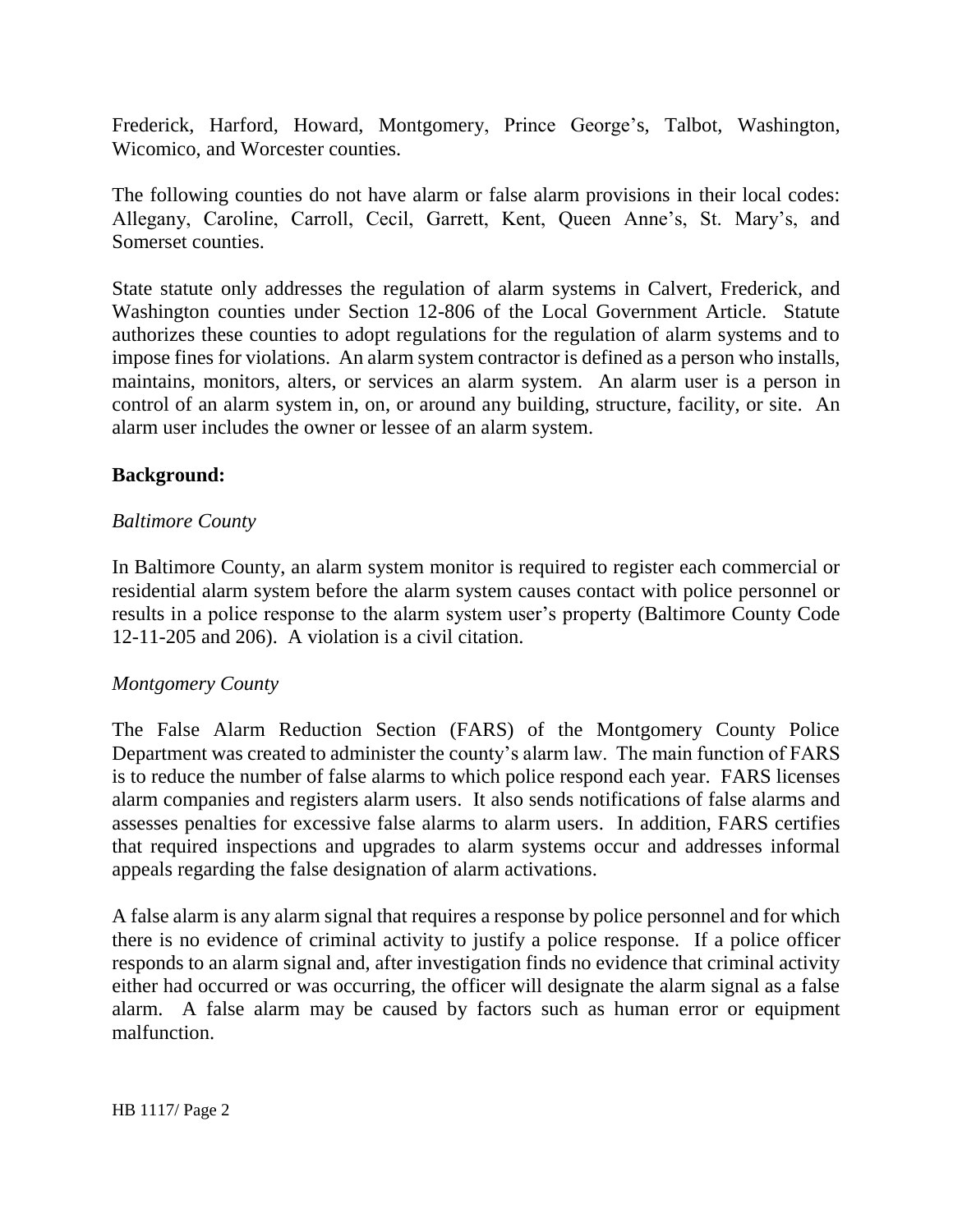In Montgomery County, all alarm users are allowed one false alarm in a calendar year. False alarm response fees are then imposed for each subsequent false alarm in a calendar year. The false alarm response fee for residential and commercial alarm users begin at \$25 for second false alarm, and then fees increase to \$1,000 per false alarm for residential alarm users and \$4,000 per false alarm for commercial alarm users. On the third false alarm in a calendar year, the alarm user must have the alarm system inspected by a licensed alarm company to ensure that all mechanical components of the alarm system are in good operating condition. This also provides an alarm company the opportunity to re-educate all those using the system on its proper use. On the sixth false alarm in a calendar year, the alarm user must have the alarm system upgraded to meet current county installation standards.

Alarm users are consider to be in violation of the alarm law if they fail to (1) register an alarm system; (2) pay required false alarm response fees; or (3) upgrade the alarm system, if required.

Alarm companies may not request a police dispatch for seven days after registering the alarm system, unless there is a waiver granted by FARS due to imminent danger to people or property.

**Local Fiscal Effect:** Potential increase in local revenues and expenditures beginning in fiscal 2019, depending on the local jurisdiction's current false alarms regulations and enforcement procedures. Local jurisdictions may incur increased administrative costs as well as realize increases in fine revenue.

# **Additional Information**

**Prior Introductions:** None.

**Cross File:** SB 927 (Senator Benson) - Education, Health, and Environmental Affairs.

**Information Source(s):** Baltimore and Montgomery counties; City of College Park; Maryland Municipal League; Department of State Police; Maryland Institute for Emergency Medical Services Systems; Department of Legislative Services